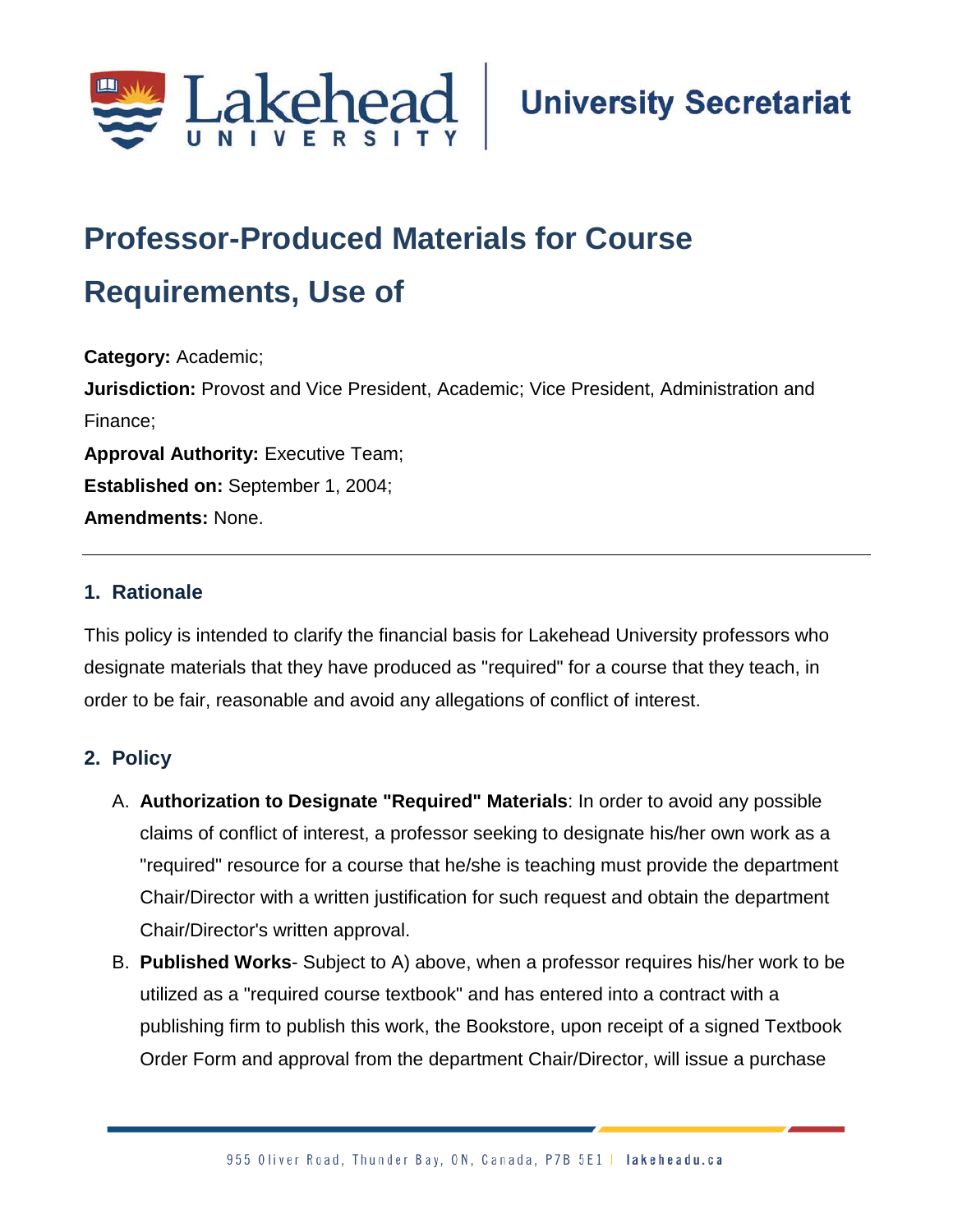order to the publisher for this material. Any royalties received by the professor will be within his/her negotiated contract with the publisher.

- C. **On-Campus Printed Matter** When a professor requires his/her own work (e.g. lab manual, course notes, workbook, etc.) to be utilized as a course requirement, this work will be reproduced at the Lakehead University Print Shop and will be sold through the University Bookstore. If any royalty is to be added to the work, it will be paid only to a department budget code through a journal entry. The royalties paid to departments are intended to be used to directly benefit the students (e.g. sponsored speakers, field trips). The amount of the royalty will be determined by the Bookstore Manager in consultation with the department Chair and will normally range from a minimum of \$0.50 to a maximum of \$2.00 per work, using \$0.02 per page as a guideline. If the length of the work is such that a royalty would make it unsaleable (e.g. the document could be photocopied for less cost) there will be no royalty added. At year-end, the Bookstore Manager will credit the department for all royalty revenue. The department will receive an itemized list of all courses, quantity of documents sold, and the total value of the journal entry. There will be no royalty paid on unsold documents.
- D. **Non-Print Materials** When a professor creates or compiles materials and content of a non-printed nature for required use in his/her course, the Bookstore will be responsible for the reproduction and sale of these non-print materials. These materials would include such formats as CD's, DVD's, audio tapes, etc.

The amount of any royalty will be determined by the Bookstore Manager in consultation with the department Chair/Director, but will normally be approximately \$1.00 per unit. Any royalties will be paid to the department at year-end accompanied by an itemized listing of all items sold. The funds so paid are intended to be used to directly benefit the student body. No royalties will be paid on unsold materials.

#### **3. Sale of Any Course Related Materials – Enforcement**

Professors are not permitted to sell any course related materials directly to students. All materials must be processed through the University Bookstore.